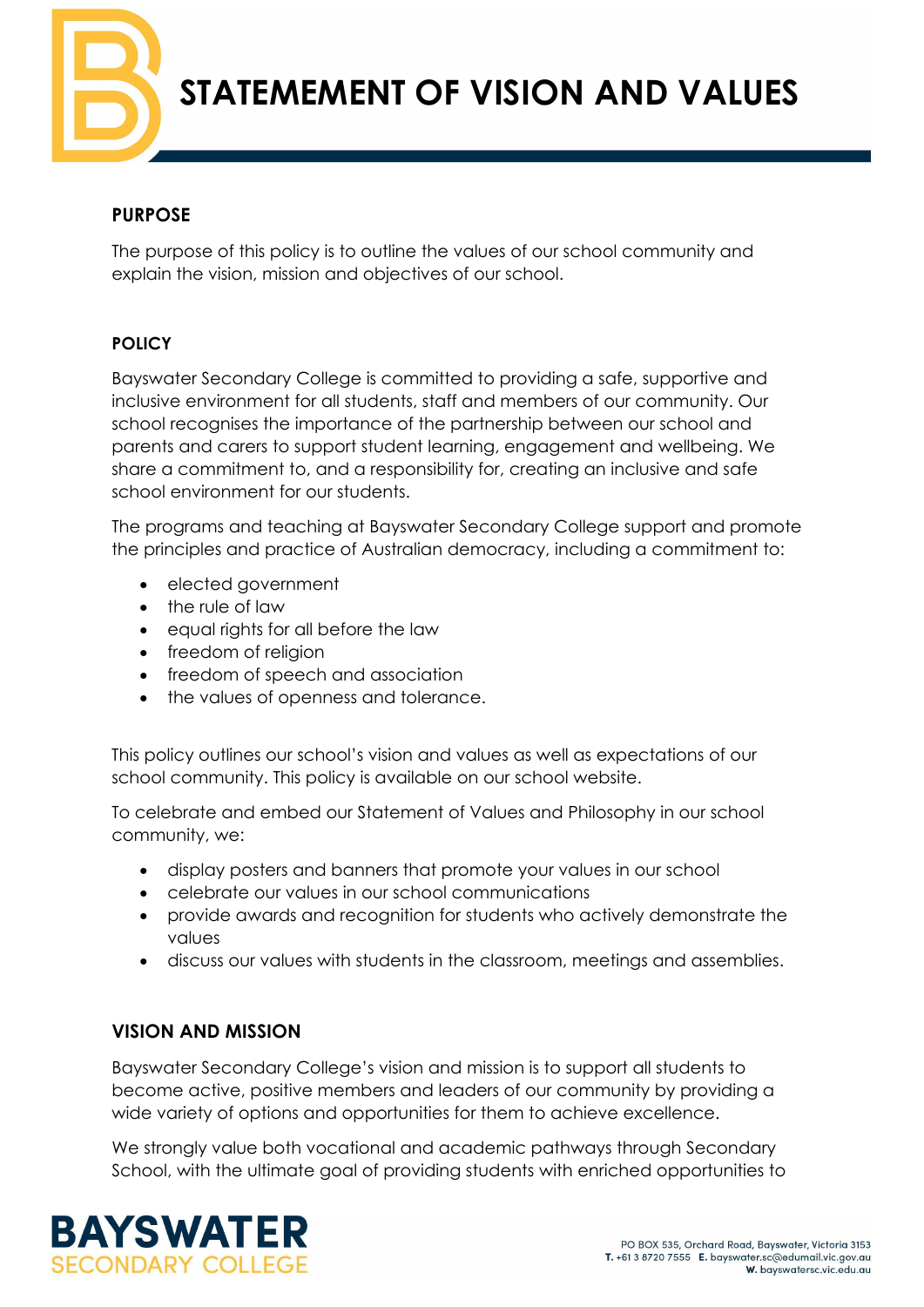explore their interests and develop the skills they need to thrive throughout and beyond their school years.

## **OBJECTIVE**

Our school's objectives are considered as part of the 4 yearly strategic planning process and reflected in the goals listed in our current School Strategic Plan (SSP). We also develop an Annual Implementation Plan to operationalise the goals and key improvement strategies contained in our SSP.

## **VALUES**

Bayswater Secondary College's values are Honesty, Excellence, Acceptance, Respect and Teamwork – our values are at the H.E.A.R.T. of everything we do.

Honesty: Being honest with ourselves, and one another in everything we do.

Excellence: Striving for excellence and our personal best at all times by always giving our best effort

Acceptance: Accepting one another for who we are and recognizing that our differences are what make us unique and interesting, and ensuring we treat ourselves and one another with kindness

Respect: For ourselves, one another and our surroundings

Teamwork: Working together and supporting one another helps us strive for excellence and achieve successful outcomes.

# **BEHAVIOURAL EXPECTATIONS**

Bayswater Secondary College acknowledges that the behaviour of staff, parents, carers and students has an impact on our school community and culture. We acknowledge a shared responsibility to create a positive learning environment for the children and young people at our school.

#### **As principals and school leaders, we will:**

- model positive behaviour and effective leadership
- communicate politely and respectfully with all members of the school community
- work collaboratively to create a school environment where respectful and safe behaviour is expected of everyone
- ensure all parents/carers are aware of the expectations outlined in the Department's [Respectful Behaviours within the School Community Policy](https://www.education.vic.gov.au/Pages/Respectful-Behaviours-within-the-School-Community-Policy.aspx)
- behave in a manner consistent with the standards of our profession and meet core responsibilities to provide safe and inclusive environments

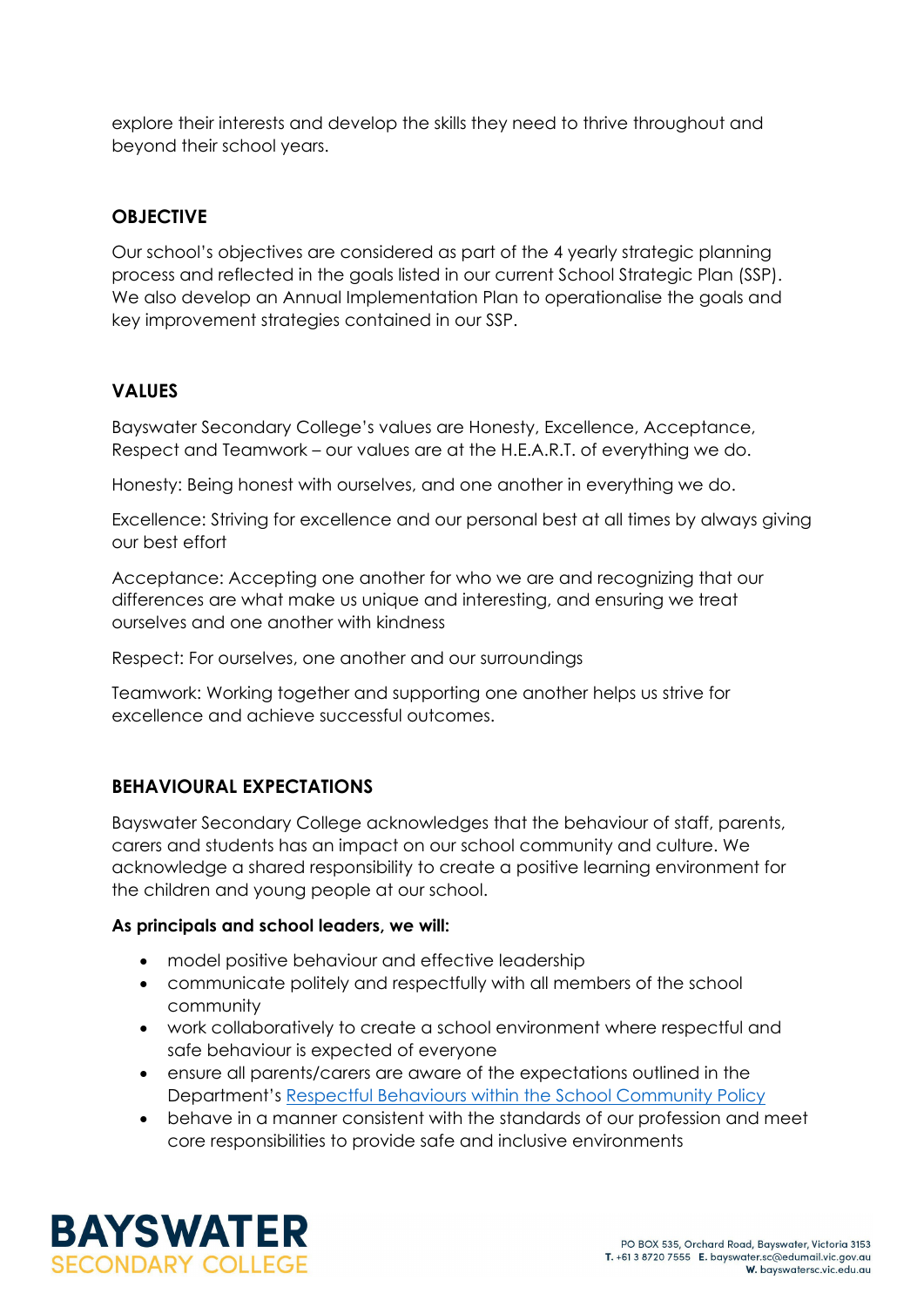- plan, implement and review our work to ensure the care, safety, security and general wellbeing of all students at school
- identify and support students who are or may be at risk
- do our best to ensure every child achieves their personal and learning potential
- work with parents to understand their child's needs and, where necessary, adapt the learning environment accordingly
- respond appropriately when safe and inclusive behaviour is not demonstrated and implement appropriate interventions and sanctions when required
- inform parents of the school's communication and complaints procedures
- ask any person who is acting in an offensive, intimidating or otherwise inappropriate way to leave the school grounds.

### **As teachers and non-teaching school staff, we will:**

- model positive behaviour to students consistent with the standards of our profession
- communicate politely and respectfully with all members of the school community
- proactively engage with parents about student outcomes
- work with parents to understand the needs of each student and, where necessary, adapt the learning environment accordingly
- work collaboratively with parents to improve learning and wellbeing outcomes for students with additional needs
- communicate with the principal and school leaders in the event we anticipate or face any tension or challenging behaviours from parents
- treat all members of the school community with respect.

### **As parents and carers, we will:**

- model positive behaviour to our child
- communicate politely and respectfully with all members of the school community, in line with the Department's [Respectful Behaviours within the](https://www.education.vic.gov.au/Pages/Respectful-Behaviours-within-the-School-Community-Policy.aspx)  [School Community Policy.](https://www.education.vic.gov.au/Pages/Respectful-Behaviours-within-the-School-Community-Policy.aspx)
- ensure our child attends school on time, every day the school is open for instruction
- take an interest in our child's school and learning
- work with the school to achieve the best outcomes for our child
- communicate constructively with the school and use expected processes and protocols when raising concerns
- support school staff to maintain a safe learning environment for all students
- follow the school's processes for communication with staff and making complaints
- treat all school leaders, staff, students, and other members of the school community with respect.

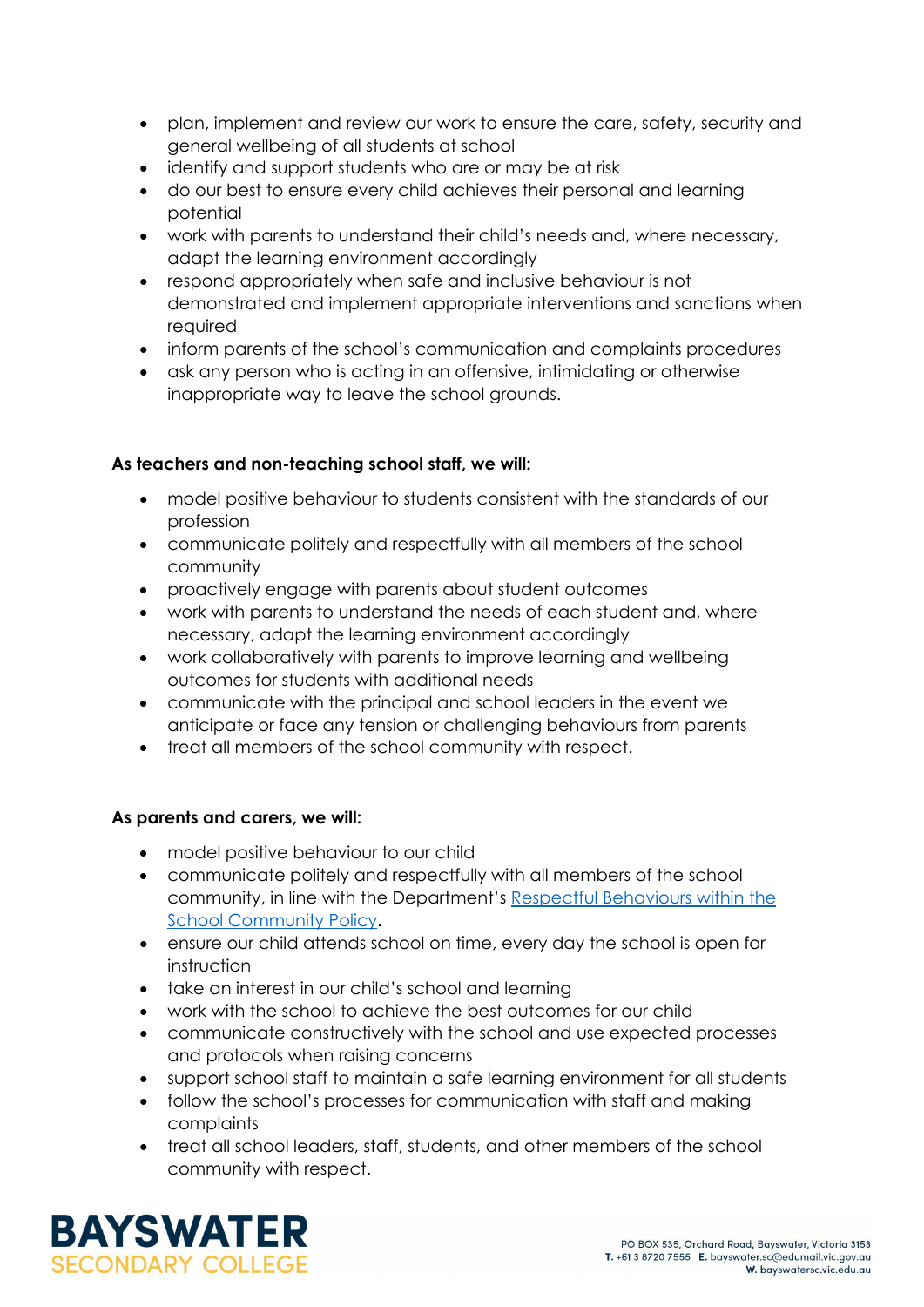#### **As students, we will:**

- model positive behaviour to other students
- communicate politely and respectfully with all members of the school community
- comply with and model school values
- behave in a safe and responsible manner
- respect ourselves, other members of the school community and the school environment
- actively participate in school
- not disrupt the learning of others and make the most of our educational opportunities.

### **As community members, we will:**

- model positive behaviour to the school community
- treat other members of the school community with respect
- support school staff to maintain a safe and inclusive learning environment for all students
- utilise the school's processes for communication with staff and submitting complaints.

### **UNREASONABLE BEHAVIOURS**

Schools are not public places, and the Principal has the right to permit or deny entry to school grounds (for more information, see our Visitors Policy).

Unreasonable behaviour that is demonstrated by school staff, parents, carers, students or members of our school community will not be tolerated at school, or during school activities.

Unreasonable behaviour includes:

- being violent or threatening violence of any kind, including physically intimidating behaviour such as aggressive hand gestures or invading another person's personal space
- speaking or behaving in a rude, aggressive or threatening way, either in person, via email, social media, or over the telephone
- sending demanding, rude, confronting or threatening letters, emails or text messages
- discriminatory or derogatory comments
- the use of social media or public forums to make inappropriate or threatening remarks about the school, staff or students.
- Harassment, bullying, violence, aggression, threatening behaviour and unlawful discrimination are unacceptable and will not be tolerated at our school.

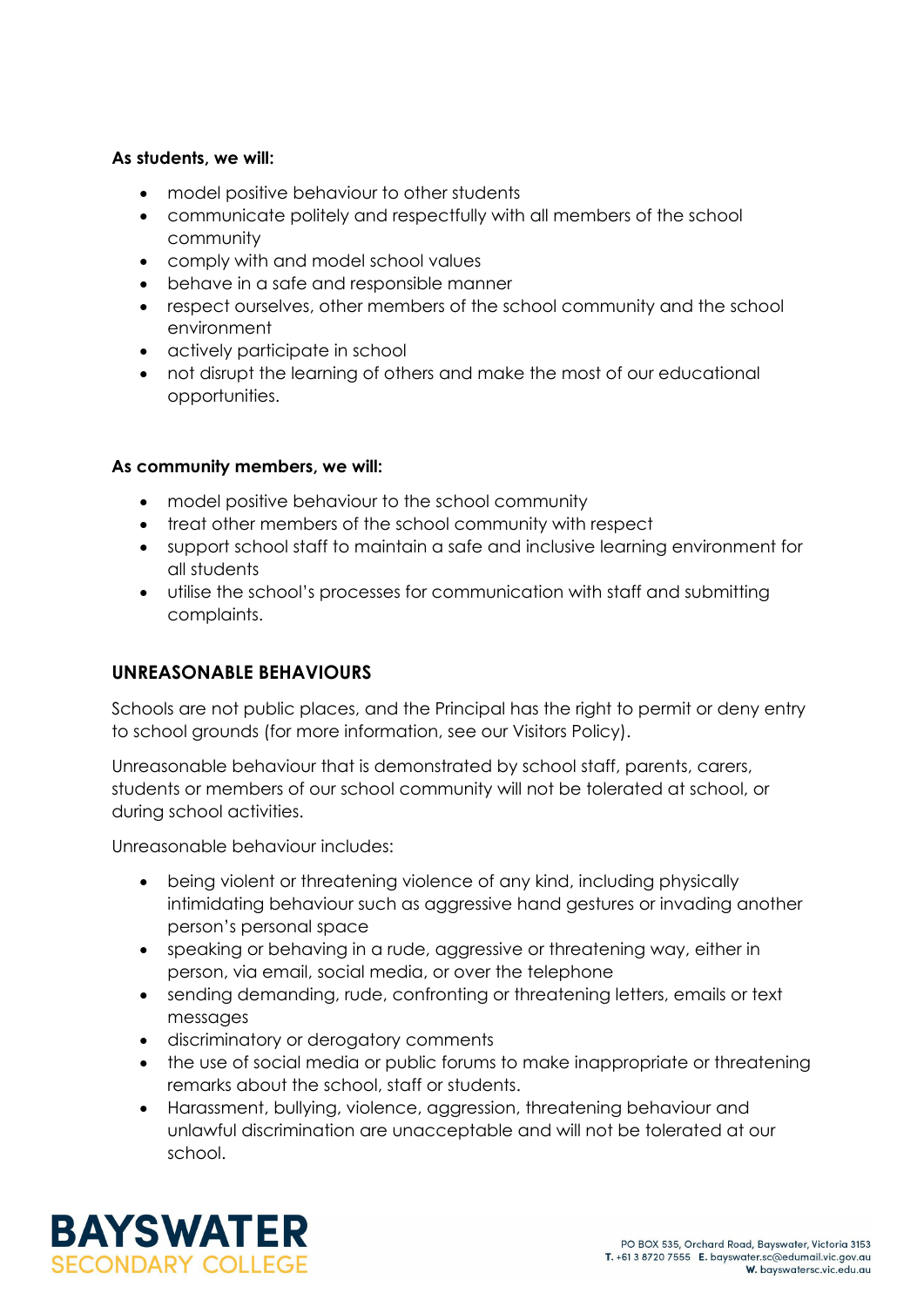Unreasonable behaviour and/or failure to uphold the principles of this Statement of Values and School Philosophy may lead to further investigation and the implementation of appropriate consequences by the Principal.

At the Principal's discretion, unreasonable behaviour may be managed by:

- requesting that the parties attend a mediation or counselling sessions
- implementing specific communication protocols
- written warnings
- conditions of entry to school grounds or school activities
- exclusion from school grounds or attendance at school activities
- reports to Victoria Police
- legal action.

Inappropriate student behaviour will be managed in according with our school's Student Wellbeing and Engagement Policy.

Our Statement of Values and School Philosophy ensures that everyone in our school community will be treated with fairness and respect. In turn, we will strive to create a school that is inclusive and safe, where everyone is empowered to participate and learn.

#### **COMMUNICATION**

This policy will be communicated to our school community in the following ways:

- Available publicly on our school's website
- Included in staff induction processes
- Included in transition and enrolment packs
- Made available in hard copy from school administration upon request

#### **RELATED POLICIES AND RESOURCES**

Department of Education and Training policies and resources:

[Work-Related Violence in Schools Policy](https://www2.education.vic.gov.au/pal/work-related-violence-schools/policy)

[Respectful Behaviours within the School Community Policy](https://www.education.vic.gov.au/Pages/Respectful-Behaviours-within-the-School-Community-Policy.aspx)

Bayswater Secondary College polices:

- Student Wellbeing and Engagement Policy
- Parent Complaints Policy
- Respect for School Staff Policy